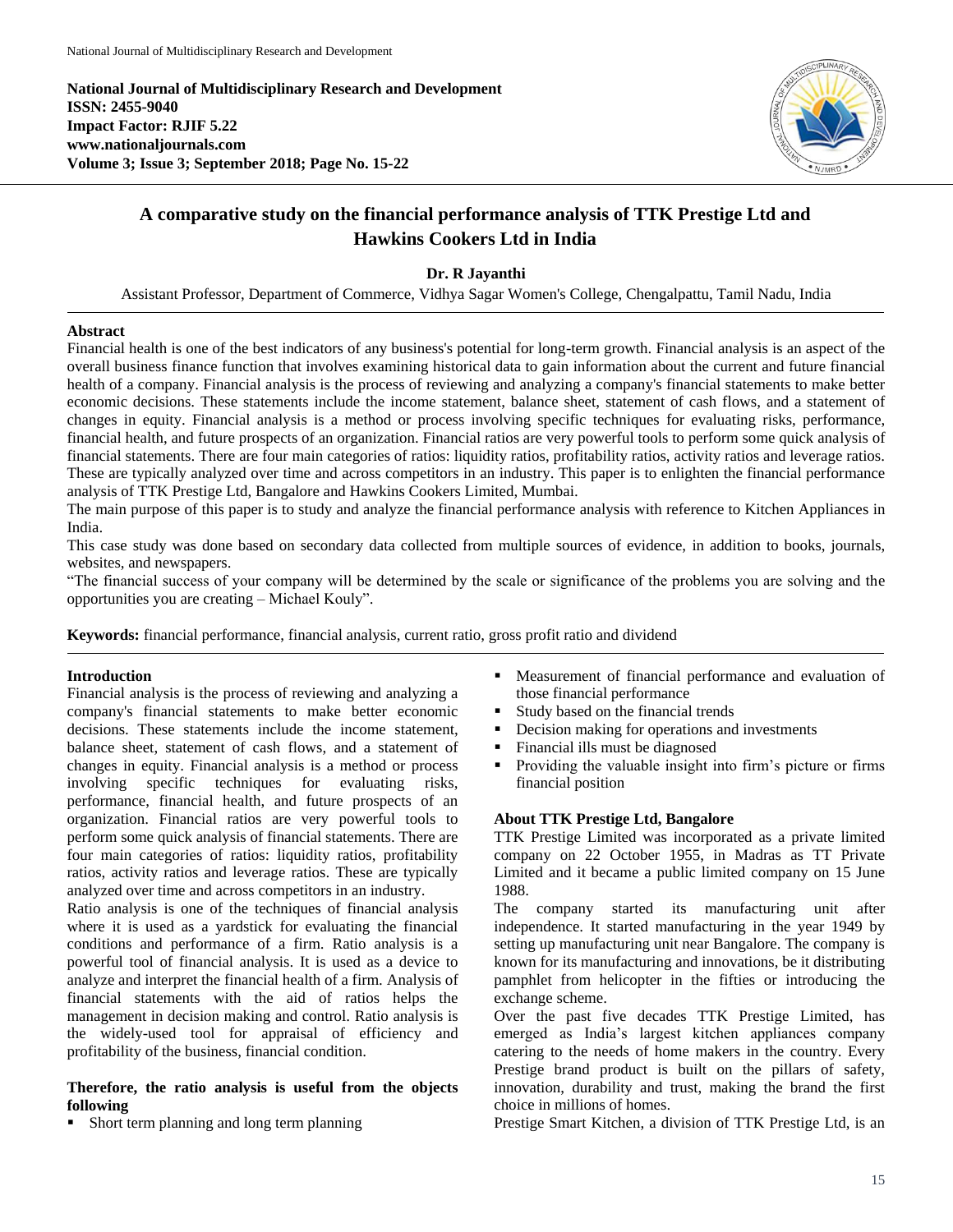exclusive retailer for Prestige Products. A Prestige Smart Kitchen outlet is the only store where every Prestige Product is available 365 days a year. Every model and every variation available for you to see and evaluate. A Personalized sales team helps you understand your complete requirement and suggests appropriate products.

## **About Hawkins Cookers Ltd, Mumbai**

The Company Hawkins Cookers Limited has been in business since 1959. Hawkins Cookers Limited is an Indian company, based in Mumbai and manufactures pressure cookers and cookware. The company has three manufacturing plants at Wagle estate Thane, Hoshiarpur and Jaunpur. It manufactures under brand names of Hawkins, Futura, Contura, Hevibase, Big Boy and Ventura. The company is one of the largest pressure cooker manufacturers in India and exports its products to more than 40 countries.

The company is traded on the Bombay Stock Exchange under the symbol HWKN. It has raised funds through "fixed deposits", a term for high-interest term deposits issued by industrial companies rather than banks.

Hawkins has sold over 72 million pressure cookers worldwide. Today, it makes 65 different models of pressure cookers in eight different types. All Hawkins pressure cookers are listed by Underwriters Laboratories Inc., USA, an independent institution testing products for public safety. Hawkins pressure cookers feature an inside-fitting lid, which cannot be opened until the steam pressure inside the cooker falls to a safe level. Hawkins was listed as India's most trusted kitchen appliance brand by The Brand Trust Report 2015.

Today, it has two offices, three factories and about 800 persons working. It is the leader in the pressure cooker market in India and has exported its products since 1974 to various countries in each of the six continents of the world.

Each pressure cooker made by Hawkins features an inside fitting lid. This design is inherently safer than conventional pressure cookers. To open any Hawkins cooker, you have to first lower the lid slightly into the body of the cooker; and that cannot be done until the steam pressure inside the cooker falls to a safe level. Thus Hawkins pressure cookers are pressurelocked for safety - like a jetliner door!

The Hawkins Company is well known for not compromising on quality and for continual product innovation. The most thorough research and development, the most careful selection of materials, the best manufacturing practices and the strictest quality control - all go into making pressure cookers which are trusted by the millions of families using them.

Each cooker is tested to be leak-proof. Along with a superior pressure regulating system, this ensures that Hawkins cooks quickest. Each pressure cooker comes individually packed in an attractive full-colour carton.

Cookbooks/Instruction Manuals come free with each pressure cooker. All Hawkins pressure cookers are guaranteed for five years.

## **Objective of The Study**

 To analyse the financial performance of TTK Prestige Ltd, Bangalore and Hawkins Cookers Limited, Mumbai for the past 5 years (between  $1<sup>st</sup>$  April 2013 and 31<sup>st</sup> March 2017).

- To study the effect of different profitability ratios on the performance of the company.
- To do the performance examination, the operational efficiency examination and also to test the solvency position and liquidity of TTK Prestige Ltd, Bangalore and Hawkins Cookers Limited, Mumbai in India.
- To do the profitability analyzation and overall financial performance analyzation of TTK Prestige Ltd, Bangalore and Hawkins Cookers Limited, Mumbai in India.
- And to give suggestions for improving the financial position of TTK Prestige Ltd, Bangalore and Hawkins Cookers Limited, Mumbai in India.

## **Research Methodology**

This research follows the analytical research methodology which is based on the quantitative data. The main source of data used for the study is secondary data derived from the published annual reports of the selected company collected from official website and other links (Five Years financial statements available at www.moneycontrol.com/financials/ ttkprestige/balance-sheet and www.moneycontrol.com/ financials/hawkinscooker/balance-sheet). The information related with theoretical background has been collected from websites, journals, magazines, newspapers, books and from Government of India publications. Present study covers the profitability performance of selected company for five consecutive financial years. The period of the study starts from  $1<sup>st</sup>$  April 2013 and ends on  $31<sup>st</sup>$  March 2017. The rationale behind selecting this period is the availability of data.

### **Limitations of the Study**

- The financial statements and annual report were used; hence the data collected is secondary in nature.
- False Results: In case the data upon which the ratios are computed are incorrect, then the ratios calculated would also be incorrect.
- **EXECUTE:** Limited Comparability: The different accounting policies followed by firms will not make some of the accounting ratios strictly comparable.
- Ratio analysis is only a quantitative method of performance analysis and hence ignores qualitative factors.
- Ratio analysis is only to measure profitability, efficiency and financial soundness but they aren't the solution to real time problem.
- The scope of study analysis is only for 5 years.

### **Hypothesis of the Study**

- There is no significant relationship between the Current assets and the Current liabilities of the selected company.
- There is no significant relationship between the Liquid asset and the Current liabilities of the selected company.
- There is no significant relationship between the Cost of Goods Sold and the Average Inventories of the selected company.
- There is no significant relationship between the Profit before Tax and Net Sales of the selected company.
- **There is no significant relationship between the Profit after** Tax and Net Sales of the selected company.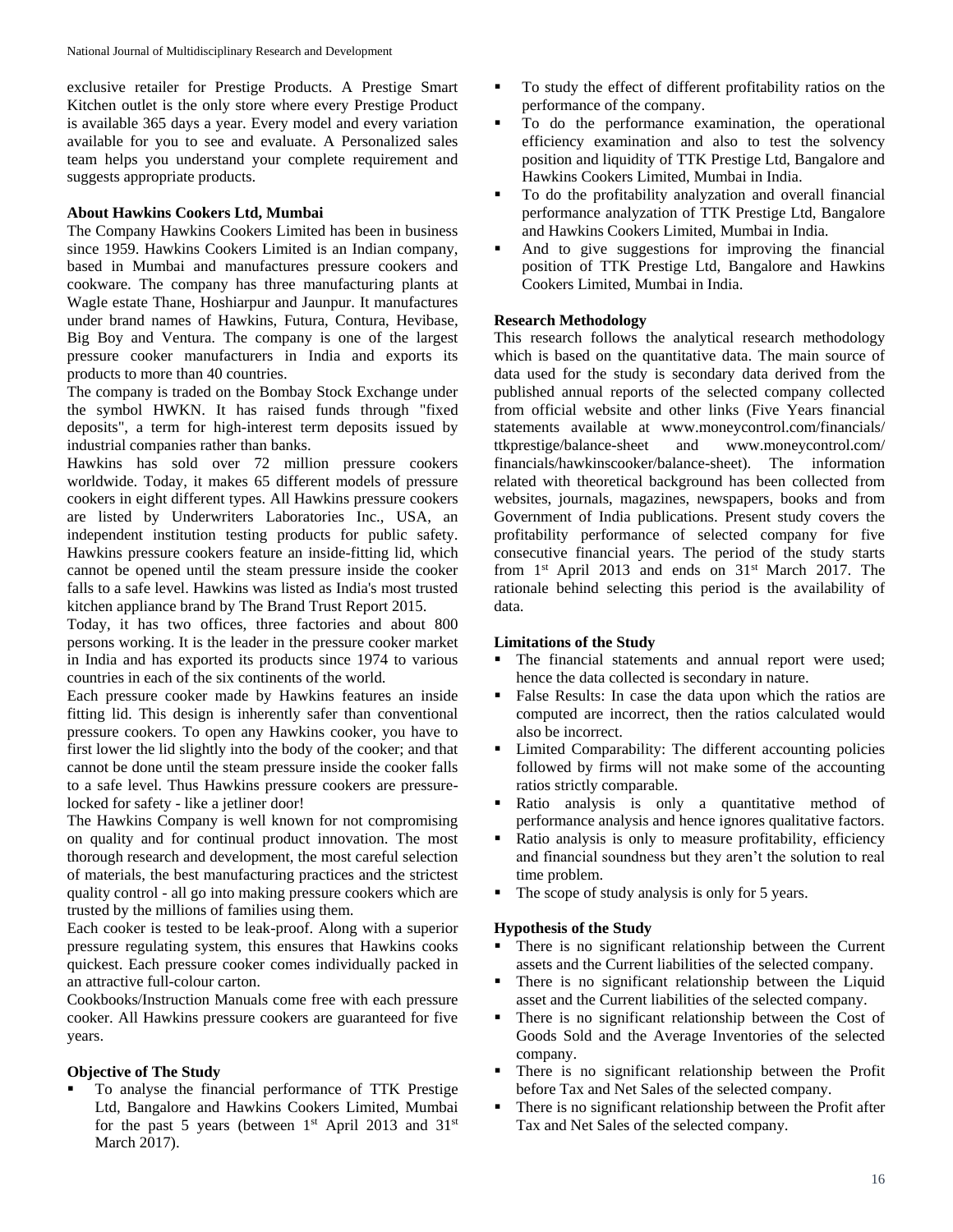#### **Tools and Techniques of Analysis**

The collected data have been suitably re-arranged, classified and tabulated as per the requirement of the study and the following techniques have been applied:

- **A. Accounting Ratios:** Accounting ratios like Current Ratio, Quick Ratio, Inventory Turnover Ratio, operating profit Ratio, Net profit Ratio and Gross Profit Ratio for five financial years have been calculated. Comparison of current to past performance using ratios enables analyst to assess a firm's progress.
- **B. Statistical Tools**: (i) In order to facilitate study Arithmetic Mean, Standard Deviation, and Coefficient of Variation have been calculated. (ii) Karl Pearson's simple

Correlation and 't' test have been used to examine the influence of profitability on performance of the company.

**Table 1**

| <b>Correlation</b>                    | <b>Positive (Uphill)</b>                                                 | <b>Negative (Downhill)</b>                                               |  |
|---------------------------------------|--------------------------------------------------------------------------|--------------------------------------------------------------------------|--|
| Weak                                  | $0.1 \text{ to } 0.3$                                                    | $-0.1$ to $-0.3$                                                         |  |
| Moderate                              | $0.3 \text{ to } 0.5$                                                    | $-0.3$ to $-0.5$                                                         |  |
| Strong                                | $0.5$ to $1.0$                                                           | $-0.5$ to $-1.0$                                                         |  |
| Perfect                               | 1.0                                                                      | $-1.0$                                                                   |  |
| No Relationship                       | 0.0                                                                      | 0.0                                                                      |  |
| "t" Test (Null<br><b>Hypothesis</b> ) | <b>Accepted if</b><br><b>Calculated Value &lt;</b><br><b>Table Value</b> | <b>Rejected if</b><br><b>Calculated Value &gt;</b><br><b>Table Value</b> |  |

## **Data Analysis & Interpretation**

**Table 2:** Current Ratio

| Financial |                             | <b>TTK Prestige Ltd</b>          |         | <b>Hawkins Cookers LTD</b>  |                                  |                |  |
|-----------|-----------------------------|----------------------------------|---------|-----------------------------|----------------------------------|----------------|--|
| Year      | <b>Total Current Assets</b> | <b>Total Current Liabilities</b> | Current | <b>Total Current Assets</b> | <b>Total Current Liabilities</b> | <b>Current</b> |  |
|           | (in crore)                  | (in crore)                       | Ratio   | (in crore)                  | (in crore)                       | Ratio          |  |
| 2013      | 460.08                      | 371.36                           | 1.24    | 144.05                      | 100.62                           | 1.43           |  |
| 2014      | 498.84                      | 256.41                           | 1.95    | 156.97                      | 125.63                           | 1.25           |  |
| 2015      | 525.09                      | 215.41                           | 2.44    | 151.57                      | 107.76                           | 1.41           |  |
| 2016      | 627.56                      | 235.68                           | 2.66    | 185.59                      | 133.73                           | 1.39           |  |
| 2017      | 659.63                      | 264.07                           | 2.50    | 203.4                       | 115.72                           | 1.76           |  |
| Mean      | 554.24                      | 268.59                           | 2.16    | 168.32                      | 116.69                           | 1.45           |  |
| SD.       | 76.51                       | 54.11                            | 0.52    | 22.48                       | 11.91                            | 0.17           |  |
| <b>CV</b> | 13.80                       | 20.15                            | 23.99   | 13.36                       | 10.21                            | 11.61          |  |
| Min       | 460.08                      | 215.41                           | l.24    | 144.05                      | 100.62                           | 1.25           |  |
| Max       | 659.63                      | 371.36                           | 2.66    | 203.4                       | 133.73                           | 1.76           |  |

*Source***:** Secondary Data through Audited Annual Report

Table 2: above shows that the current ratio between the years 2013 and 2017 of TTK Prestige Ltd And Hawkins Cookers Ltd.

The current ratio is a liquidity ratio that measures a company's ability to pay short-term and long-term obligations. The thumb rule of current ratio is that current liabilities have to be lesser than the current assets of the company in order to earn profit.

From the above table 2, it clear that the current liabilities are lesser than that of current assets for TTK PRESTIGE LTD and HAWKINS COOKERS LTD. Hence it indicates the short-term liquidity of these companies because the higher current ratio indicates the good quality and also the satisfactory debt repayment capacity of the firm. It also ensures the safety of the investments made by the creditors.

**Comparison:** TTK Prestige Ltd performance is good when compared to Hawkins Cookers Ltd.

#### **Hypothesis 1**

There is no significant relationship between the Current assets and the Current liabilities of the selected companies during different financial years.

|                         | <b>TTK Prestige Ltd</b>                |                     |                                           | <b>Hawkins Cookers Ltd</b> |  |
|-------------------------|----------------------------------------|---------------------|-------------------------------------------|----------------------------|--|
|                         | Current assets                         | Current liabilities | Current assets                            | <b>Current liabilities</b> |  |
| Pearson's Correlation   |                                        | $-0.4996$           |                                           | 0.5216                     |  |
|                         |                                        |                     |                                           |                            |  |
| Pearson's Correlation   | $-0.4996$                              |                     | 0.5216                                    |                            |  |
|                         |                                        |                     |                                           |                            |  |
| Degree of Correlation   |                                        | Moderate Downhill   |                                           | Moderate Uphill            |  |
|                         |                                        |                     |                                           |                            |  |
| Calculated Value of 't' |                                        | $-0.99893$          |                                           | 1.05889                    |  |
| Table Value of 't'      |                                        | 3.18244631          |                                           | 3.18244631                 |  |
|                         | Accepted (Relationship doesn't exists) |                     | Accepted (Relationship doesn't exists)    |                            |  |
|                         | Null Hypothesis                        |                     | Significance of Correlation at 0.05 Level |                            |  |

**Table 3:** Correlation between the Current assets and the Current liabilities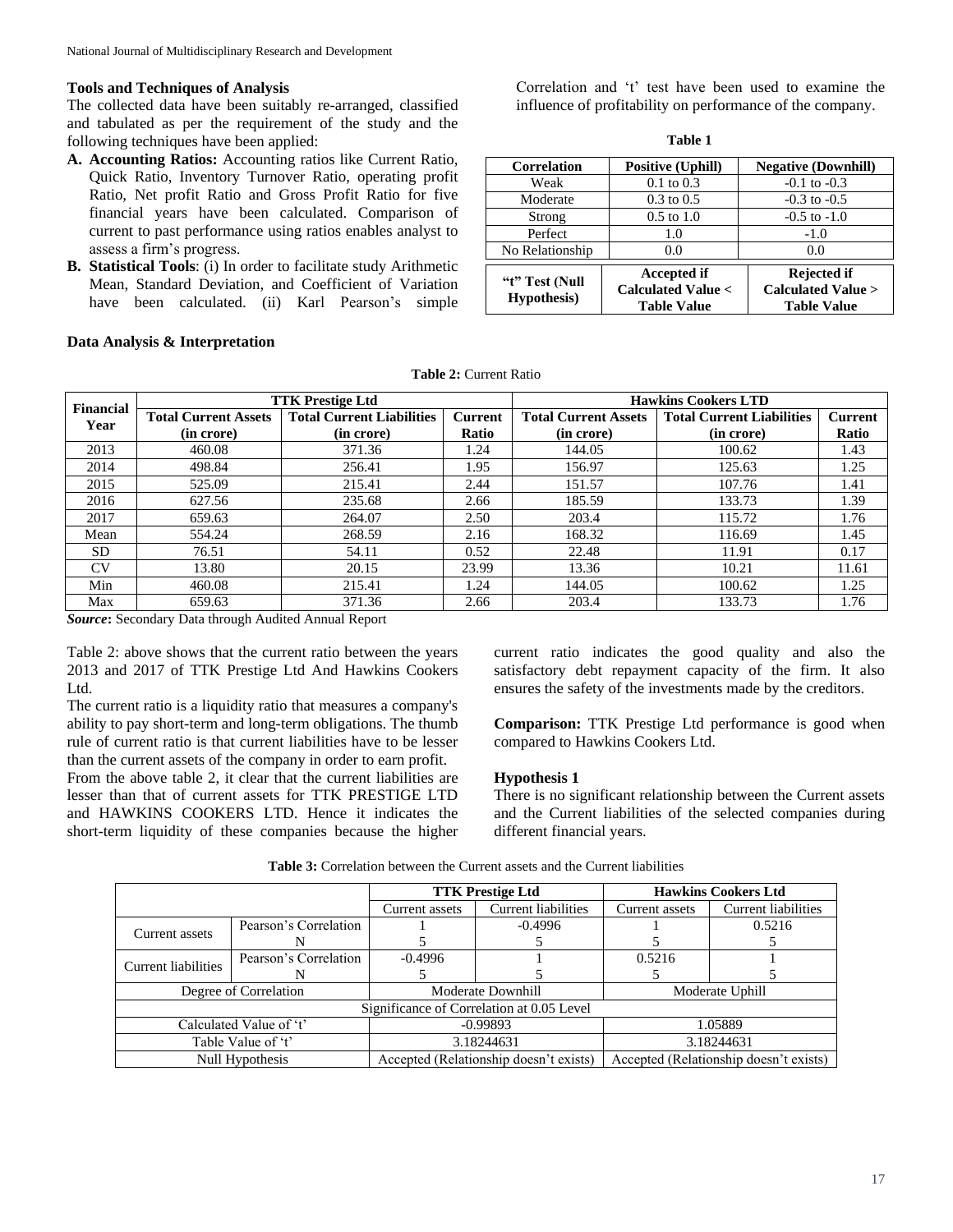|                    |                                                    |                    |                        | <b>TTK Prestige Ltd</b> |                      |                    |                        | <b>Hawkins Cookers Ltd</b> |  |  |  |
|--------------------|----------------------------------------------------|--------------------|------------------------|-------------------------|----------------------|--------------------|------------------------|----------------------------|--|--|--|
| Financia<br>l Year | <b>Total Current</b>                               | <b>Inventories</b> | <b>Total Current</b>   | Ouick                   | <b>Total Current</b> | <b>Inventories</b> | <b>Total Current</b>   | Quick                      |  |  |  |
|                    | Assets (in crore)                                  | (in crore)         | Liabilities (in crore) | Ratio                   | Assets (in crore)    | (in crore)         | Liabilities (in crore) | Ratio                      |  |  |  |
| 2013               | 460.08                                             | 235.53             | 371.36                 | 0.60                    | 144.05               | 47.53              | 100.62                 | 0.96                       |  |  |  |
| 2014               | 498.84                                             | 266.81             | 256.41                 | 0.90                    | 156.97               | 63.48              | 125.63                 | 0.74                       |  |  |  |
| 2015               | 525.09                                             | 274.68             | 215.41                 | 1.16                    | 151.57               | 68.2               | 107.76                 | 0.77                       |  |  |  |
| 2016               | 627.56                                             | 324.73             | 235.68                 | .28                     | 185.59               | 83.23              | 133.73                 | 0.77                       |  |  |  |
| 2017               | 659.63                                             | 324.7              | 264.07                 | 1.27                    | 203.4                | 82.75              | 115.72                 | 1.04                       |  |  |  |
| Mean               | 554.24                                             | 285.29             | 268.59                 | 1.05                    | 168.32               | 69.04              | 116.69                 | 0.86                       |  |  |  |
| <b>SD</b>          | 76.51                                              | 34.75              | 54.11                  | 0.26                    | 22.48                | 13.29              | 11.91                  | 0.12                       |  |  |  |
| CV                 | 13.80                                              | 12.18              | 20.15                  | 24.76                   | 13.36                | 19.26              | 10.21                  | 14.10                      |  |  |  |
| Min                | 460.08                                             | 235.53             | 215.41                 | 0.60                    | 144.05               | 47.53              | 100.62                 | 0.74                       |  |  |  |
| Max                | 659.63                                             | 324.73             | 371.36                 | 1.28                    | 203.4                | 83.23              | 133.73                 | 1.04                       |  |  |  |
|                    | Course Coondary Data through Audited Annual Depart |                    |                        |                         |                      |                    |                        |                            |  |  |  |

*Source***:** Secondary Data through Audited Annual Report

Table 4: above shows that the Quick Ratio between the years 2013 and 2017 of TTK Prestige Ltd and Hawkins Cookers Ltd.

Liquidity ratios measure a company's ability to pay debt obligations and its margin of safety through the calculation of metrics including the current ratio, quick ratio and operating cash flow ratio. Current liabilities are analyzed in relation to liquid assets to evaluate the coverage of short-term debts in an emergency. Bankruptcy analysts and mortgage originators use liquidity ratios to evaluate going concern issues, as liquidity measurement ratio includes cash flow performance.

**TTK Prestige Ltd:** Quick Ratio is increasing in the range of 0.60 to 1.28between the year 2013 and 2017. There was dip in the Quick Ratio for the year 2017 (1.27) compared to 2016 (1.28). From Table 4; it is clear that current liability of all year (Except 2013) is lesser than the liquid asset (Current Asset – Inventories). Thus there is a good short term solvency for the company. It indicates a good repayment capacity of the firm. This ratio result to the indication of ability of the business to pay its current liabilities in real.

**Hawkins Cookers Ltd:** Quick Ratio is increasing in the range of 0.74 to 1.04 between the years 2014 to 2017, while it was 0.96 in the year 2013. It is clear that current liability of all year (Except 2017) is higher than the liquid asset (Current Asset – Inventories). Hence the company position is moderate related to repayment capacity of the firm.

**Comparison:** TTK Prestige Ltd performance is good when compared to Hawkins Cookers Ltd.

### **Hypothesis 2**

There is no significant relationship between the Liquid assets and the Current liabilities of the selected company during different financial years.

|                            |                       |                                        | <b>TTK Prestige Ltd</b>                   | <b>Hawkins Cookers LTD</b>             |                     |
|----------------------------|-----------------------|----------------------------------------|-------------------------------------------|----------------------------------------|---------------------|
|                            |                       | Liquid assets                          | <b>Current liabilities</b>                | Liquid assets                          | Current liabilities |
|                            | Pearson's Correlation |                                        | $-0.3917$                                 |                                        | 0.2266              |
| Liquid assets              |                       |                                        |                                           |                                        |                     |
| <b>Current liabilities</b> | Pearson's Correlation | $-0.3917$                              |                                           | 0.2266                                 |                     |
|                            |                       |                                        |                                           |                                        |                     |
| Degree of Correlation      |                       | Moderate Downhill                      |                                           | Weak Uphill                            |                     |
|                            |                       |                                        | Significance of Correlation at 0.05 Level |                                        |                     |
| Calculated Value of 't'    |                       | $-0.73736$                             |                                           | 0.40296                                |                     |
| Table Value of 't'         |                       | 3.18244631                             |                                           | 3.18244631                             |                     |
| Null Hypothesis            |                       | Accepted (Relationship doesn't exists) |                                           | Accepted (Relationship doesn't exists) |                     |

**Table 5:** Correlation between the Liquid assets and the Current liabilities

| Table 6: Inventory Turnover Ratio |
|-----------------------------------|
|-----------------------------------|

|                   |                    | <b>TTK Prestige Ltd</b>    |                       | <b>Hawkins Cookers LTD</b> |                            |                       |  |
|-------------------|--------------------|----------------------------|-----------------------|----------------------------|----------------------------|-----------------------|--|
| Financial<br>Year | Cost of Goods Sold | <b>Average Inventories</b> | Inventory             | <b>Cost of Goods Sold</b>  | <b>Average Inventories</b> | Inventory             |  |
|                   | (in crore)         | (in crore)                 | <b>Turnover Ratio</b> | (in crore)                 | (in crore)                 | <b>Turnover Ratio</b> |  |
| 2013              | 1,358.48           | 235.53                     | 5.77                  | 424.72                     | 47.53                      | 8.94                  |  |
| 2014              | 1,293.83           | 266.81                     | 4.85                  | 457.08                     | 63.48                      | 7.20                  |  |
| 2015              | 1,388.28           | 274.68                     | 5.05                  | 514.5                      | 68.2                       | 7.54                  |  |
| 2016              | 1,525.12           | 324.73                     | 4.70                  | 544.35                     | 83.23                      | 6.54                  |  |
| 2017              | 1,603.64           | 324.7                      | 4.94                  | 578.61                     | 82.75                      | 6.99                  |  |
| Mean              | 1433.87            | 285.29                     | 5.06                  | 503.85                     | 69.04                      | 7.44                  |  |
| <b>SD</b>         | 113.60             | 34.75                      | 0.37                  | 56.20                      | 13.29                      | 0.81                  |  |
| <b>CV</b>         | 7.92               | 12.18                      | 7.35                  | 11.15                      | 19.26                      | 10.94                 |  |
| Min               | 1293.83            | 235.53                     | 4.70                  | 424.72                     | 47.53                      | 6.54                  |  |
| Max               | 1603.64            | 324.73                     | 5.77                  | 578.61                     | 83.23                      | 8.94                  |  |

*Source***:** Secondary Data through Audited Annual Report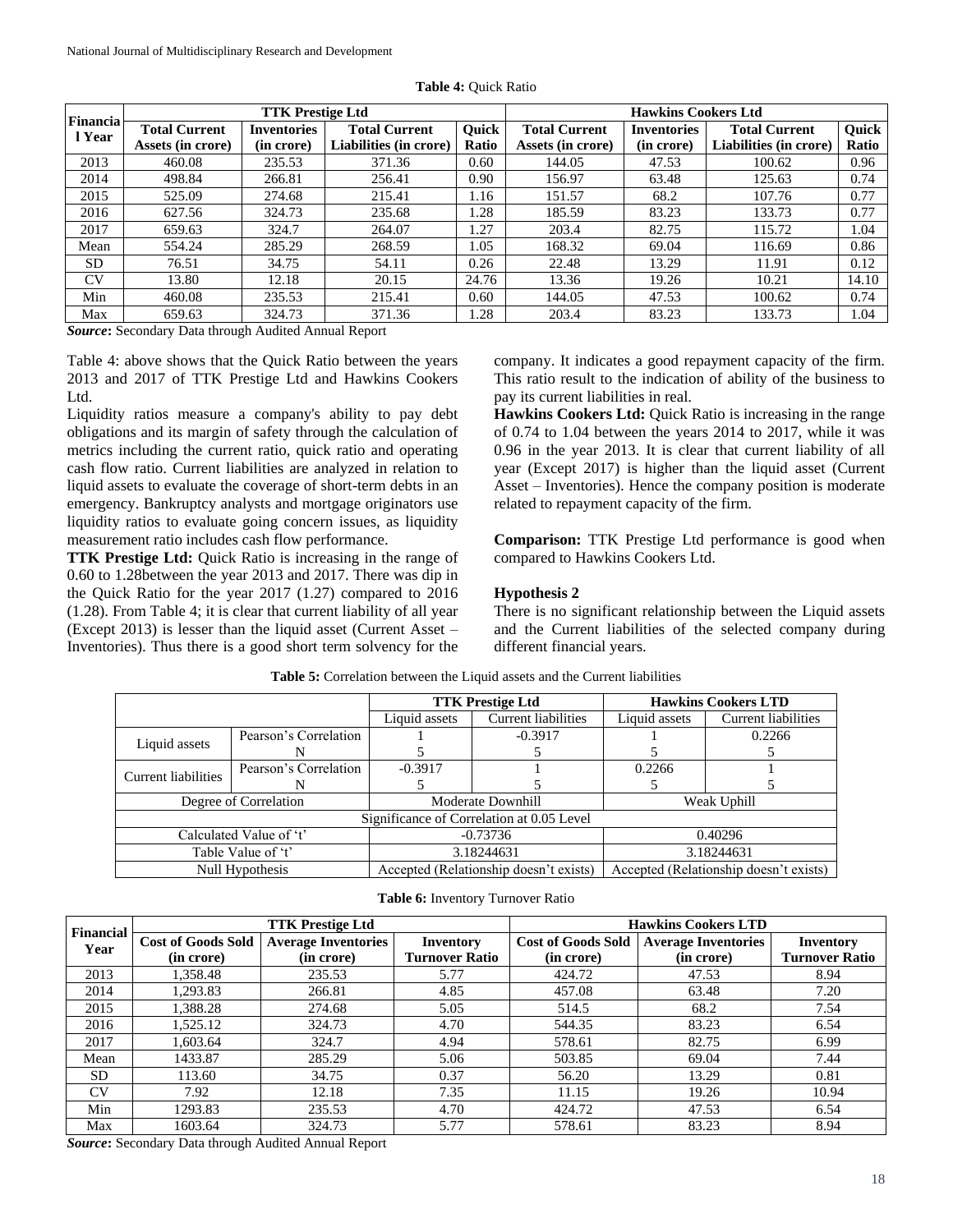Table 6: above shows that the Inventory Turnover Ratio between the years 2013 and 2017 of TTK Prestige LTD and Hawkins Cookers Ltd.

The Inventory Turnover Ratio measures the number of times inventory "turned over" or was converted to sales during a time period. It may also be called the Cost of Sales to Inventory Ratio. It is a good indication of purchasing and production efficiency. In general, the higher the ratio, the more frequently the inventory turned over.

From the above table 6, it clear that the inventory Turnover Ratio is considerably higher for TTK Prestige Ltd And Hawkins Cookers LTD. Hence it indicates that both the

company has efficient inventory control, sound sales policies, trading in quality goods and reputation in the market, better competitive capacity and so on.

**Comparison:** Hawkins Cookers Ltd performance is good when compared to TTK Prestige Ltd.

### **Hypothesis 3:**

There is no significant relationship between the Cost of Goods Sold and the Average Inventories of the selected company during different financial years.

|  |  | Table 7: Correlation between the Cost of Goods Sold and the Average Inventories |  |
|--|--|---------------------------------------------------------------------------------|--|
|--|--|---------------------------------------------------------------------------------|--|

|                         |                       |                                           | <b>TTK Prestige Ltd</b>                | <b>Hawkins Cookers Ltd</b>             |                     |
|-------------------------|-----------------------|-------------------------------------------|----------------------------------------|----------------------------------------|---------------------|
|                         |                       | Cost of Goods Sold                        | Average Inventories                    | Cost of Goods Sold                     | Average Inventories |
| Cost of Goods Sold      | Pearson's Correlation |                                           | 0.8669                                 |                                        | 0.9511              |
|                         | N                     |                                           |                                        |                                        |                     |
| Average Inventories     | Pearson's Correlation | 0.8669                                    |                                        | 0.9511                                 |                     |
|                         |                       |                                           |                                        |                                        |                     |
| Degree of Correlation   |                       | Strong Uphill                             |                                        | Strong Uphill or Almost Perfect Uphill |                     |
|                         |                       | Significance of Correlation at 0.05 Level |                                        |                                        |                     |
| Calculated Value of 't' |                       | 3.01217                                   |                                        | 5.33326                                |                     |
| Table Value of 't'      |                       | 3.18244631                                |                                        | 3.18244631                             |                     |
|                         | Null Hypothesis       |                                           | Accepted (Relationship doesn't exists) | Rejected (Relationship exists)         |                     |

#### **Table 8:** PBT Margin%

| <b>Financial Year</b> |                       | <b>TTK Prestige Ltd</b> |                | <b>Hawkins Cookers Ltd</b> |                  |                          |  |
|-----------------------|-----------------------|-------------------------|----------------|----------------------------|------------------|--------------------------|--|
|                       | <b>PBT</b> (in crore) | Sales (in crore)        | PBT Margin (%) | <b>PBT</b> (in crore)      | Sales (in crore) | <b>PBT</b> Margin $(\%)$ |  |
| 2013                  | 185.2                 | 1,358.48                | 13.63          | 50.06                      | 424.72           | 11.79                    |  |
| 2014                  | 151.75                | 1,293.83                | 11.73          | 57.06                      | 457.08           | 12.48                    |  |
| 2015                  | 133.3                 | 1,388.28                | 9.60           | 47.31                      | 514.5            | 9.20                     |  |
| 2016                  | 165.57                | 1,525.12                | 10.86          | 60.23                      | 544.35           | 11.06                    |  |
| 2017                  | 172.99                | 1,603.64                | 10.79          | 68.2                       | 578.61           | 11.79                    |  |
| Mean                  | 161.76                | 1433.87                 | 11.32          | 56.57                      | 503.85           | 11.26                    |  |
| SD.                   | 17.89                 | 113.60                  | 1.34           | 7.44                       | 56.20            | 1.13                     |  |
| CV                    | 11.06                 | 7.92                    | 11.83          | 13.16                      | 11.15            | 10.01                    |  |
| Min                   | 133.3                 | 1293.83                 | 9.60           | 47.31                      | 424.72           | 9.20                     |  |
| Max                   | 185.2                 | 1603.64                 | 13.63          | 68.2                       | 578.61           | 12.48                    |  |

*Source***:** Secondary Data through Audited Annual Report

PBT (Profit before Tax) MARGIN % measures the % of pure profit earned on every one rupee of sales made. It means profit generated by the operations of the firm and hence is calculated before considering any financial charge, non-operating income/loss and tax liability etc.

Table 8: above shows that the PBT Margin %between the years 2013 and 2017 of TTK Prestige Ltd and Hawkins Cookers Ltd.

**TTK Prestige Ltd:** The amount of sales of the company had increased from 1358.48 crores in 2013 to Rs. 1603.64 crores in 2017 with a dip in sales during the year 2014 (1293.83 crores). But PBT Margin % had declined throughout the period except in 2013.This is due to weak industry growth and intensified competition in the market.

**Hawkins Cookers Ltd:** The amount of sales of the company was in increasing trend during the years between 2013 and 2017. But PBT Margin % had inclined during the year 2013 and 2014 and sudden dip to 9.2% in 2015. Then inclined trend between 2015 and 2017. This is due to high operating expenses and mainly due to high volatility in aluminium prices.

**Comparison:** Hawkins Cookers Ltd performance is good when compared to TTK Prestige Ltd.

**Hypothesis 4:** There is no significant relationship between the PBT Profit and Net Sales of the selected company during different financial years.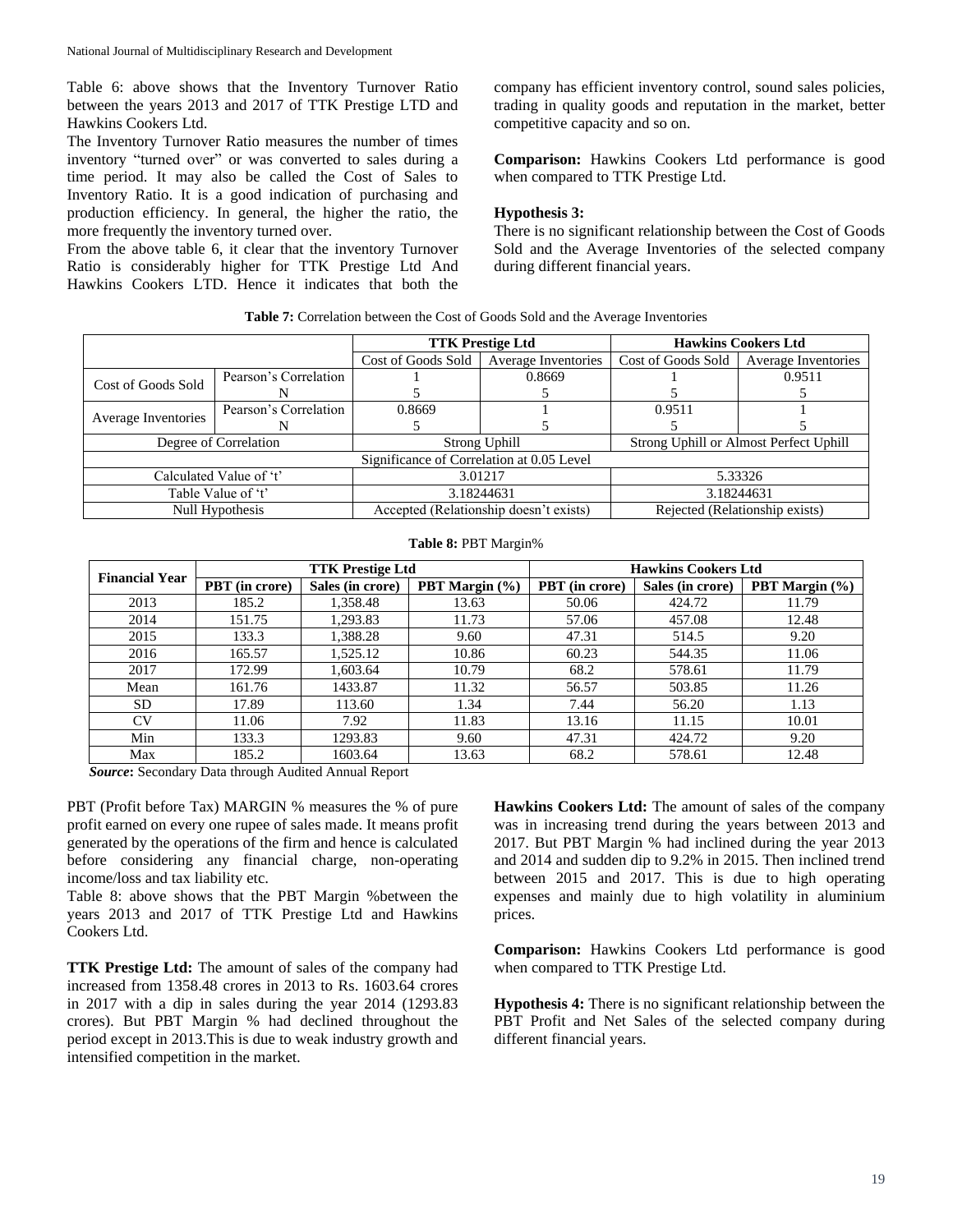|                         |                       |                 | <b>TTK Prestige LTD</b>                   | <b>Hawkins Cookers LTD</b>             |                  |
|-------------------------|-----------------------|-----------------|-------------------------------------------|----------------------------------------|------------------|
|                         |                       | <b>PBT</b>      | Net Sales                                 | <b>PBT</b>                             | <b>Net Sales</b> |
| <b>PBT</b>              | Pearson's Correlation |                 | 0.3136                                    |                                        | 0.6748           |
|                         | N                     |                 |                                           |                                        |                  |
| <b>Net Sales</b>        | Pearson's Correlation | 0.3136          |                                           | 0.6748                                 |                  |
|                         |                       |                 |                                           |                                        |                  |
|                         | Degree of Correlation | Moderate Uphill |                                           | Strong Uphill                          |                  |
|                         |                       |                 | Significance of Correlation at 0.05 Level |                                        |                  |
| Calculated Value of 't' |                       | 0.57203         |                                           | 1.58372                                |                  |
| Table Value of 't'      |                       | 3.18244631      |                                           | 3.18244631                             |                  |
|                         | Null Hypothesis       |                 | Accepted (Relationship doesn't exists)    | Accepted (Relationship doesn't exists) |                  |

**Table 10:** Net Profit Margin%

|  |  |  |  |  | <b>Table 9:</b> Correlation between the PBT and Net Sales |
|--|--|--|--|--|-----------------------------------------------------------|
|--|--|--|--|--|-----------------------------------------------------------|

|                       | <b>TTK Prestige Ltd</b><br><b>Hawkins Cookers LTD</b> |              |                          |                         |              |                          |
|-----------------------|-------------------------------------------------------|--------------|--------------------------|-------------------------|--------------|--------------------------|
| <b>Financial Year</b> | <b>Profit After Tax</b>                               | <b>Sales</b> | <b>Net Profit Margin</b> | <b>Profit After Tax</b> | <b>Sales</b> | <b>Net Profit Margin</b> |
|                       | (in crore)                                            | (in crore)   | $\frac{6}{6}$            | (in crore)              | (in crore)   | $\frac{6}{6}$            |
| 2013                  | 133.09                                                | 1,358.48     | 9.80                     | 34.1                    | 424.72       | 8.03                     |
| 2014                  | 111.79                                                | 1,293.83     | 8.64                     | 38.28                   | 457.08       | 8.37                     |
| 2015                  | 92.32                                                 | 1,388.28     | 6.65                     | 32.12                   | 514.5        | 6.24                     |
| 2016                  | 114.82                                                | 1,525.12     | 7.53                     | 40.34                   | 544.35       | 7.41                     |
| 2017                  | 143                                                   | 1,603.64     | 8.92                     | 45.61                   | 578.61       | 7.88                     |
| Mean                  | 119.00                                                | 1433.87      | 8.31                     | 38.09                   | 503.85       | 7.59                     |
| <b>SD</b>             | 17.64                                                 | 113.60       | 1.10                     | 4.76                    | 56.20        | 0.74                     |
| <b>CV</b>             | 14.82                                                 | 7.92         | 13.25                    | 12.49                   | 11.15        | 9.76                     |
| Min                   | 92.32                                                 | 1293.83      | 6.65                     | 32.12                   | 424.72       | 6.24                     |
| Max                   | 143                                                   | 1603.64      | 9.80                     | 45.61                   | 578.61       | 8.37                     |

*Source***:** Secondary Data through Audited Annual Report

Net Profit Margin % shows the net contribution made by every 1 rupee of sales to the owner funds. It expresses the cost price effectiveness of the operations. It is a symbol of overall profitability and efficiency of the company/ business.

Table 10: above shows that the Net Profit Margin %between the years 2013 and 2017 of TTK Prestige Ltd and Hawkins Cookers Ltd.

**TTK Prestige Ltd:** The amount of sales of the company had increased from 1358.48 crores in 2013 to Rs. 1603.64 crores in 2017 with a dip in sales during the year 2014 (1293.83 crores). But Net Profit Margin % had declined between the year 2013 and 2015 and inclined between 2016 and 2017.This is due to weak industry growth and intensified competition in the market.

**Hawkins Cookers Ltd:** The amount of sales of the company was in increasing trend during the years between 2013 and 2017. But Net Profit % had inclined trend during the year 2015 and 2017. This is due to high operating expenses and mainly due to high volatility in aluminium prices.

**Comparison:** TTK Prestige Ltd performance is good when compared to Hawkins Cookers Ltd.

### **Hypothesis 5**

There is no significant relationship between the Profit after Tax and Net Sales of the selected company during different financial years

|                                           |                       | <b>TTK Prestige Ltd</b>                |                  | <b>Hawkins Cookers Ltd</b>             |           |  |
|-------------------------------------------|-----------------------|----------------------------------------|------------------|----------------------------------------|-----------|--|
|                                           |                       | Profit after Tax                       | <b>Net Sales</b> | Profit after Tax                       | Net Sales |  |
| Profit after Tax                          | Pearson's Correlation |                                        | 0.4848           |                                        | 0.6706    |  |
|                                           |                       |                                        |                  |                                        |           |  |
| Net Sales                                 | Pearson's Correlation | 0.4848                                 |                  | 0.6706                                 |           |  |
|                                           |                       |                                        |                  |                                        |           |  |
| Degree of Correlation                     |                       | Moderate Uphill                        |                  | Strong Uphill                          |           |  |
| Significance of Correlation at 0.05 Level |                       |                                        |                  |                                        |           |  |
| Calculated Value of 't'                   |                       | 0.96007                                |                  | 1.56576                                |           |  |
| Table Value of 't'                        |                       | 3.18244631                             |                  | 3.18244631                             |           |  |
| Null Hypothesis                           |                       | Accepted (Relationship doesn't exists) |                  | Accepted (Relationship doesn't exists) |           |  |

**Table 11:** Correlation between the Profit after Tax and Net Sales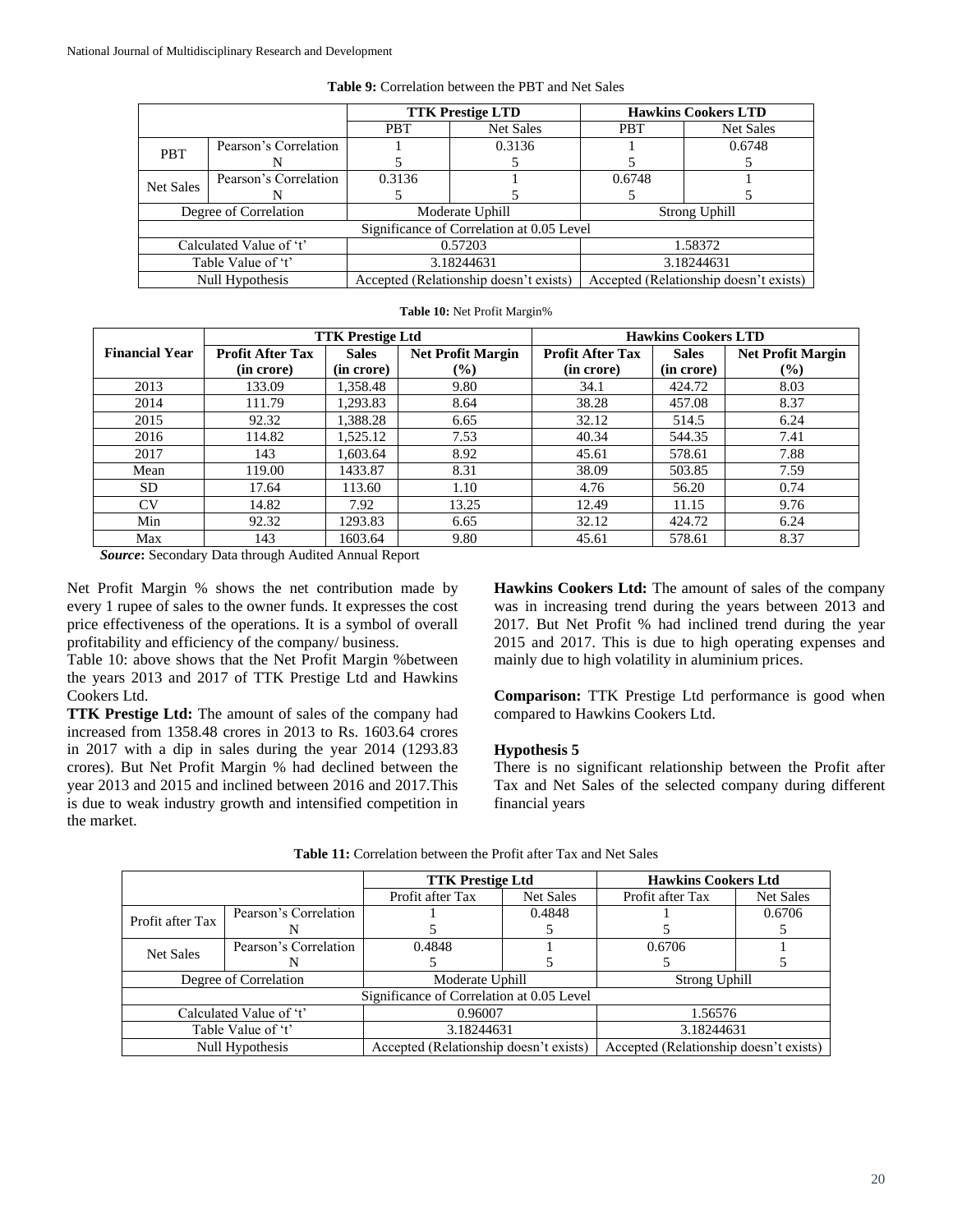|                                                    | <b>TTK Prestige Ltd</b>         |                            |                                    | <b>Hawkins Cookers LTD</b>      |                            |                                    |  |
|----------------------------------------------------|---------------------------------|----------------------------|------------------------------------|---------------------------------|----------------------------|------------------------------------|--|
| <b>Financial Year</b>                              | <b>Net Profit</b><br>(in crore) | <b>No. of Equity Share</b> | <b>Earnings per Share</b><br>(Rs.) | <b>Net Profit</b><br>(in crore) | <b>No. of Equity Share</b> | <b>Earnings per Share</b><br>(Rs.) |  |
| 2013                                               | 133.09                          | 11341190                   | 117.35                             | 34.1                            | 5287815                    | 64.49                              |  |
| 2014                                               | 111.79                          | 11641190                   | 96.03                              | 38.28                           | 5287815                    | 72.39                              |  |
| 2015                                               | 92.32                           | 11641190                   | 79.30                              | 32.12                           | 5287815                    | 60.74                              |  |
| 2016                                               | 114.82                          | 11641190                   | 98.63                              | 40.34                           | 5287815                    | 76.29                              |  |
| 2017                                               | 143                             | 11651169                   | 122.73                             | 45.61                           | 5287815                    | 86.25                              |  |
| Mean                                               | 119.00                          | 11583186                   | 102.81                             | 38.09                           | 5287815                    | 72.03                              |  |
| SD.                                                | 17.64                           | 121059.61                  | 15.65                              | 4.76                            | $0.00^{\circ}$             | 9.00                               |  |
| CV                                                 | 14.82                           | 1.05                       | 15.22                              | 12.49                           | 0.00 <sub>1</sub>          | 12.49                              |  |
| Min                                                | 92.32                           | 11341190                   | 79.30                              | 32.12                           | 5287815                    | 60.74                              |  |
| Max                                                | 143                             | 11651169                   | 122.73                             | 45.61                           | 5287815                    | 86.25                              |  |
| Course Coondary Data through Audited Annual Depart |                                 |                            |                                    |                                 |                            |                                    |  |

Table 12: Earnings per Share (Rs.)

*Source***:** Secondary Data through Audited Annual Report

Earnings per share ratio determine the earnings available to each equity share. Higher the figure better is the performance and prospects of the company. Earnings per share are an important indicator of corporate performance for the investing public.

**TTK Prestige Ltd:** Earnings per share for the company declined between the year 2013 and 2015 from Rs.117.35 to Rs. 79.30. Then inclined between the years 2015 to 2017 from Rs. 79.30 to Rs. 122.73. This is mainly due to increase in the net profit.

**Hawkins Cookers Ltd:** Earnings per share for the company inclined between the year 2013 and 2014 from Rs. 64.49 to Rs. 72.39 then dip in the year 2015 to Rs.60.74 and then inclined between the year 2015 to 2017 from Rs. 60.74 to Rs. 86.25. This is mainly due to increase in the net profit**.**

**Comparison:** TTK Prestige Ltd performance is good when compared to Hawkins Cookers Ltd.

|                          |                    | <b>TTK Prestige Ltd</b> | <b>Hawkins Cookers LTD</b> |             |  |
|--------------------------|--------------------|-------------------------|----------------------------|-------------|--|
| <b>Financial</b><br>Year | <b>Book Value/</b> | Dividend/               | <b>Book Value/</b>         | Dividend/   |  |
|                          | Share (Rs.)        | Share (Rs.)             | Share (Rs.)                | Share (Rs.) |  |
| 2013                     | 346.39             | 17.50                   | 103.55                     | 50.00       |  |
| 2014                     | 500.37             | 20.00                   | 105.75                     | 60.00       |  |
| 2015                     | 552.40             | 22.00                   | 111.42                     | 45.00       |  |
| 2016                     | 618.71             | 27.00                   | 115.49                     | 60.00       |  |
| 2017                     | 733.23             | 27.00                   | 201.74                     | 70.00       |  |

**Table 13:** Book Value and Dividend

*Source***:** Secondary Data through Audited Annual Report

A company paying dividends is generally a good sign. Well established companies offer dividends back to its shareholders while high growth companies usually do not pay dividends since they reinvest the profits back in the business. If a dividend paying company stops paying dividends, then that is a big red flag. Dividend per share is better metric compared to looking at just the dividends because Dividend per share takes into account the number of shares as well.

## **Findings of the Study**

 Current Ratio is higher for both TTK Prestige Ltd & Hawkins Cookers Ltd; thus indicates the good quality and also the satisfactory debt repayment capacity of the firm. It also ensures the safety of the investments made by the creditors. TTK Prestige Ltd performance related to Current Ratio is good when compared to Hawkins Cookers Ltd.

- Based on Quick Ratio; there is a good short term solvency for TTK Prestige Ltd compared to Hawkins Cookers Ltd. Hence TTK Prestige Ltd has good repayment capacity, while Hawkins Cookers Ltd has moderate repayment capacity.
- Based on Inventory Turnover Ratio; both TTK Prestige Ltd & Hawkins Cookers Ltd has efficient inventory control, sound sales policies, trading in quality goods and reputation in the market, better competitive capacity and so on.
- Both TTK Prestige Ltd & Hawkins Cookers Ltd; profitability remains exposed to volatility in raw material prices, chiefly aluminium, where prices have exhibited fluctuations in the past. Aluminium prices have been on an uptrend, ability to pass on the same remains crucial for supporting profitability.
- TTK Prestige Ltd performance related to Earnings per share ratio (that determines the earnings available to each equity share) is good when compared to Hawkins Cookers Ltd.
- Both TTK Prestige Ltd & Hawkins Cookers Ltd; has paid Dividend per share to the shareholders between 2013 and 2017. A company paying dividends is generally a good sign. Well established companies offer dividends back to its shareholders while high growth companies usually do not pay dividends since they reinvest the profits back in the business.

## **Conclusion**

TTK, being India's first ISO 9001:2000 certified Kitchenware Company, has a market share of about 40% in the domestic pressure cooker segment within the organised space.

- While TTK continues to see challenges in traditional product categories due to weak industry growth and competition is intensifying in the appliance space
- Hawkins Cookers Ltd; Due to high operating expenses, the EBITDA margins were under pressure which is mainly due to high volatility in aluminium prices.
- Hawkins Cookers Ltd; has a Pan India distribution